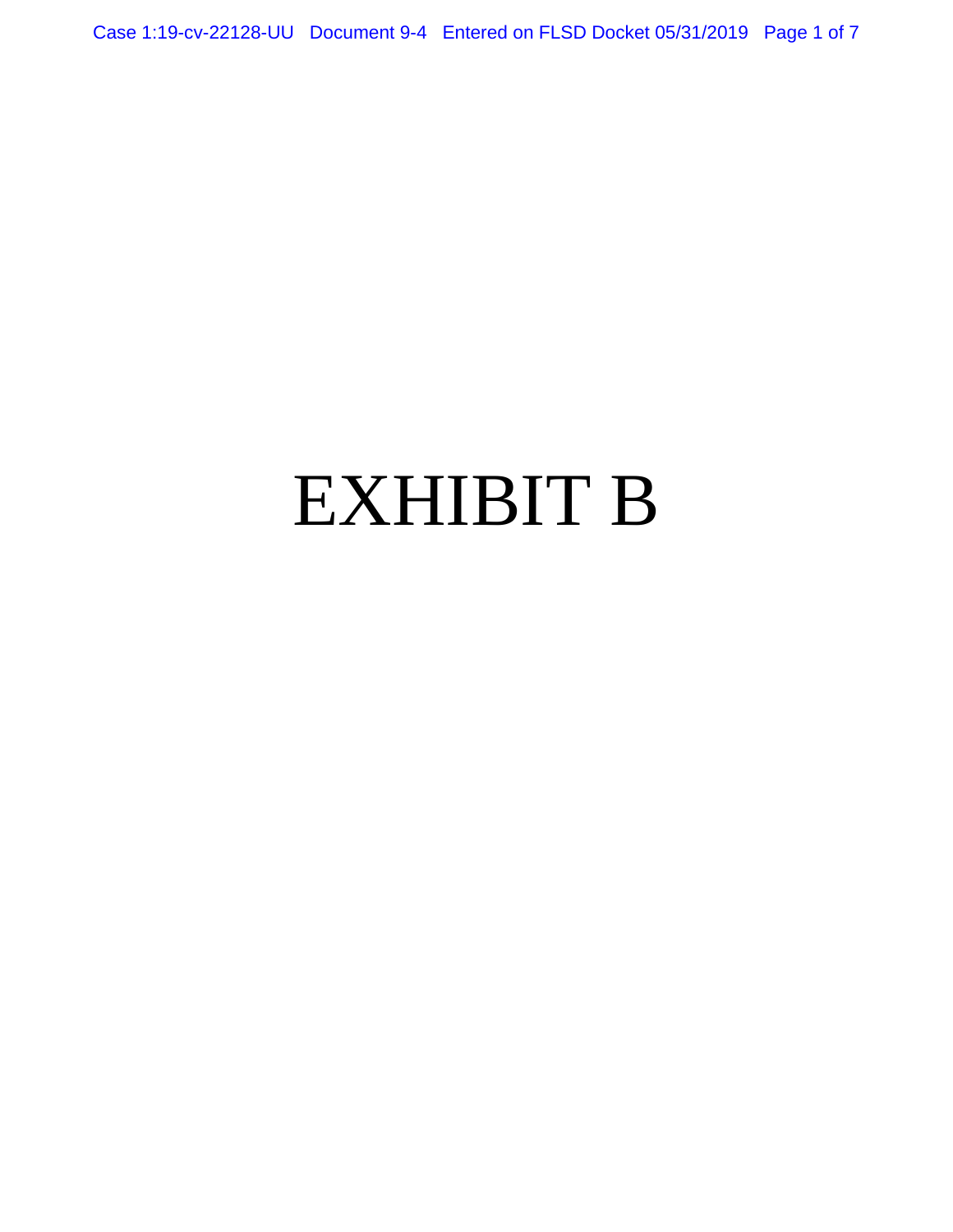## **UNITED STATES DISTRICT COURT FOR THE SOUTHERN DISTRICT OF FLORIDA MIAMI DIVISION**

#### WOOD MOUNTAIN FISH LLC,

Plaintiff,

v.

Mowi ASA (fka Marine Harvest ASA), Marine Harvest USA, LLC, Marine Harvest Canada,Inc., Ducktrap River of Maine LLC, Grieg Seafood ASA, Grieg Seafood BC Ltd., Bremnes Seashore AS, Ocean Quality AS, Ocean Quality North America Inc., Ocean Quality USA Inc., Ocean Quality Premium Brands, Inc., SalMar ASA, Leroy Seafood Group ASA, Leroy Seafood USA Inc., and Scottish Sea Farms Ltd.,

### **CASE NO. 1:19-cv-22128-UU**

 **NOTICE OF PENDING, REFILED, RELATED, OR SIMILAR ACTIONS AND MOTION TO TRANSFER AND COORDINATE WITH RELATED CONSOLIDATED ACTIONS**

Defendants.

 Plaintiff, Wood Mountain Fish LLC ("Plaintiff"), pursuant to Local Rule 3.8 and Section 2.15.00 of the Court's Internal Operating Procedures, hereby files this Notice of Pending, Refiled, Related, or Similar Actions and notifies the Court that the action referred to in the caption alleges antitrust violations related to (albeit different from) those currently pending before the Honorable Cecilia Maria Altonaga: *In re Farm-Raised Salmon and Salmon Products Litigation*, No. 1:19 cv-21551-CMA ("Lead Case"). This action in an indirect antitrust case which arises out of federal (for injunctive relief) and state laws while the related actions before Judge Altonaga are direct antitrust cases arising solely out of federal law. They are related, however, in that both will be required to prove many of the same underlying facts. For that reason, Plaintiff moves to transfer this action to Judge Altonaga and have this action coordinated with the related direct antitrust cases which Judge Altonaga consolidated under Master File Docket No. 19-21551-CIV-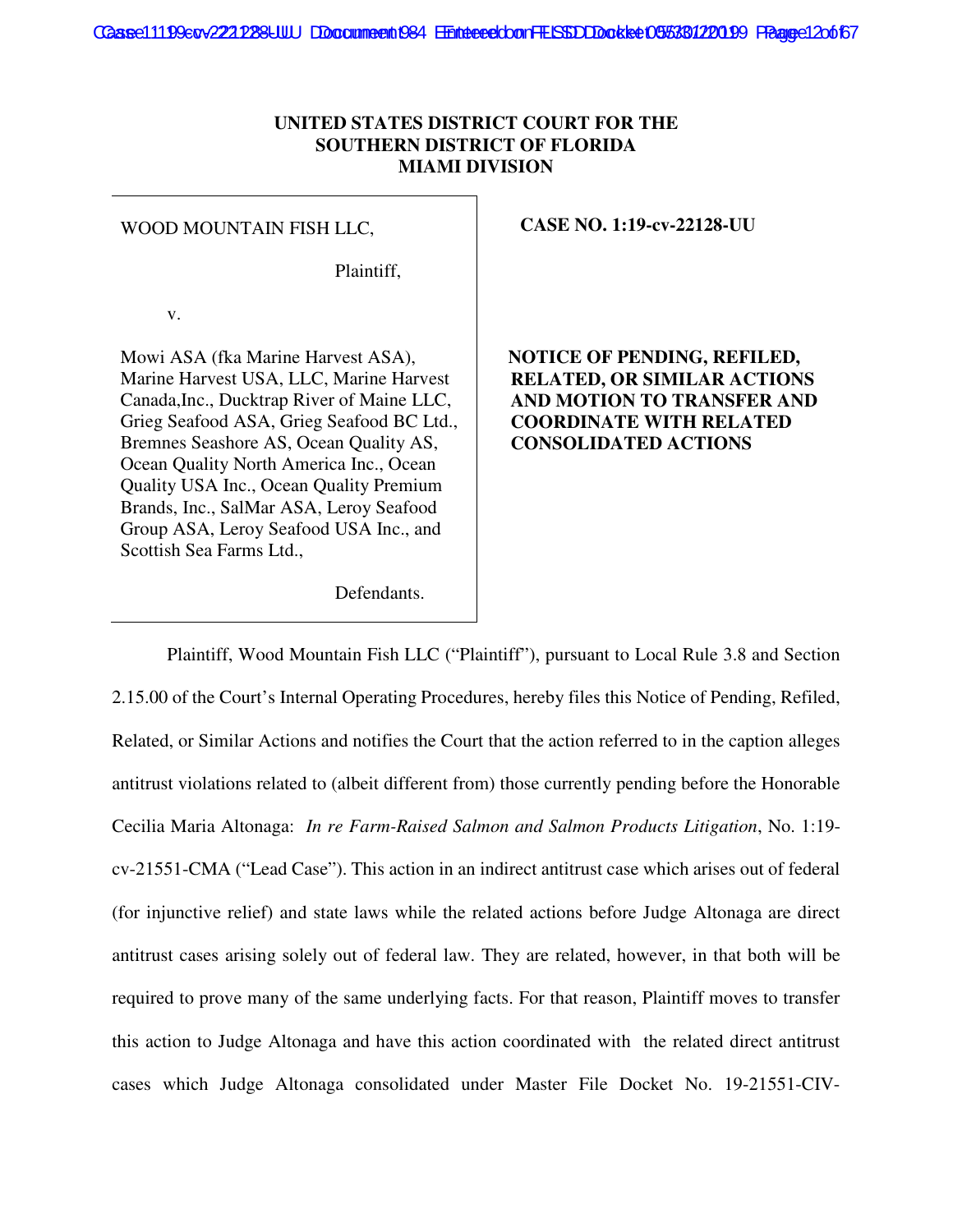ALTONAGA ("the Master File Docket" or "the Consolidated Action"). The reasons are as follows:

1. On May 13, 2019, Judge Altonaga entered the Order attached as Exhibit A consolidating under the Master File Docket two federal antitrust actions, *Euclid Fish Company v. MOWI ASA, et al.*, Case No. 19-21551-cv-Altonaga and *Schneider's Fish and Sea Food Corp. v. MOWI ASA, et al.*, Case No. 2019-cv-21652-Altonaga ("the Consolidation Order"). In the Consolidation Order, the Court directed the Clerk to change the style in the civil docket of the Consolidated Action to "*In re Farm-Raised Salmon and Salmon Products Antitrust Litigation*." (emphasis in original). These federal antitrust actions are, we respectfully submit, related to this action which is a class action arising under federal law for injunctive relief and state laws for damages.

2. As part of the Consolidation Order, the Court further ordered that, without objection, each subsequent action that arises out of the same subject matter "shall be consolidated with *In re Farm-Raised Salmon and Salmon Products Litigation*".

3. This action filed on May 24, 2019, arises out of the same subject matter as *In re Farm-Raised Salmon and Salmon Products Litigation,* but is filed on behalf of a class of indirectpurchasers under state laws whereas the cases presently subject to the Consolidation Order were filed on behalf of a class of direct-purchasers under federal law.

4. Although proof of liability will be common to both direct-purchaser and indirectpurchaser classes, they are differently situated. Indirect purchasers of a price-fixed product are situated at a different level of the chain of commerce will be required to show that the overcharges paid by the direct claimants were passed down to them in order to prove damages. Different economists will be tasked with these reports. Indirect purchasers as a general matter do not have

2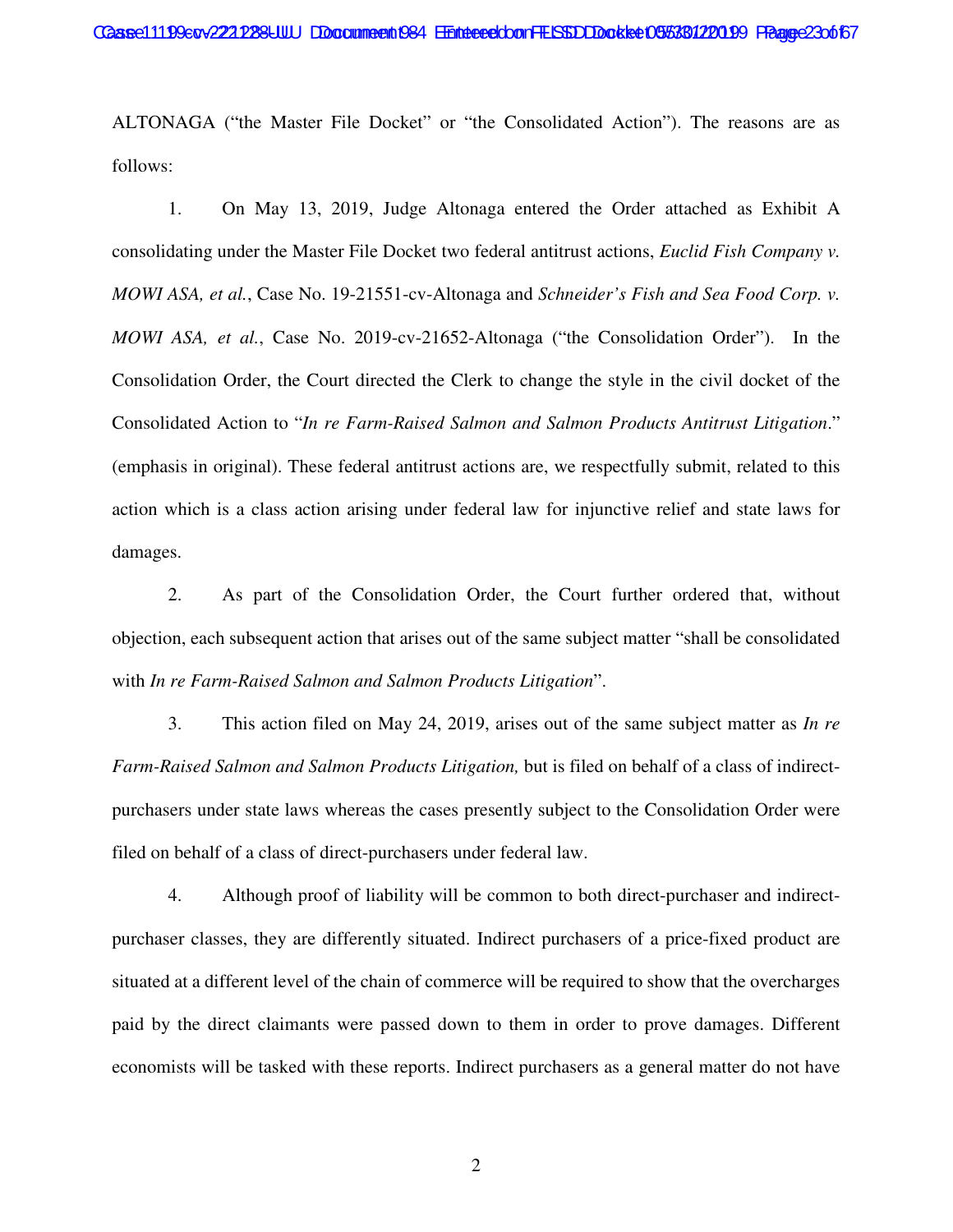claims for money damages Their claims for damages general lie under state antitrust statutes and other relevant state law. *See United Wis. Servs. v. Abbott Labs. (In re Terazosin Hydrochloride Antitrust Litig.)*, 220 F.R.D. 672, 678 n.5 (S.D. Fla. 2004); *see also California v. ARC Am. Corp.*, 490 U.S. 93, 101 (1989). The discovery and expert analyses required and sought by each class, though overlapping in some respects will differ on certain issues.

5. Further, rather than consolidating direct and indirect-purchaser actions, courts have coordinated direct and indirect purchaser claims as separate actions, requiring cooperation between those groups for discovery and other pre-trial matters, but maintaining separate actions and ordering that separate consolidated class action complaints be filed for each. *See, e.g.*, *In re Processed Egg Prods. Antitrust Litig.*, 881 F.3d 262, 265 (3d Cir. 2018) (noting that for pretrial purposes with other cases involving similar antitrust claims, cases were transferred and consolidated); *see also* Case Management Order No. 1 Consolidating & Coordinating Cases, *In re Lipitor Antitrust Litig.*, No. 12-cv-2389 (D.N.J. Aug. 10, 2012) (ECF No. 109) (coordinating indirect- and direct-purchaser actions, consolidating all direct purchaser actions, consolidating all indirect-purchaser action, directing each plaintiff group to file separate consolidated class action complaints). $<sup>1</sup>$ </sup>

6. Plaintiff's counsel is also sending a letter, enclosing a copy of this motion and the Complaint in this action, to Judge Altonaga to provide her notice of this action and motion.

WHEREFORE, Plaintiff Wood Mountain Fish, LLC respectfully requests the Court to transfer this action to Judge Altonaga to coordinate this action with *In re Farm-Raised Salmon and* 

<sup>-</sup><sup>1</sup> See also, e.g., Pre-trial Order No. 2, In re Effexor XR Antitrust Litig., No. 11-cv-5479 *(D.N.J. Dec. 13, 2011) (ECF No. 85) (coordinating direct and indirect purchaser actions); In re Remeron End-Payor Antitrust Litig.*, No. 02-cv-2007, 2005 WL 2230314, at \*2 (D.N.J. Sept. 13, 2005) (noting the court had ordered coordinated discovery in the end-payor class actions and the direct purchaser cases).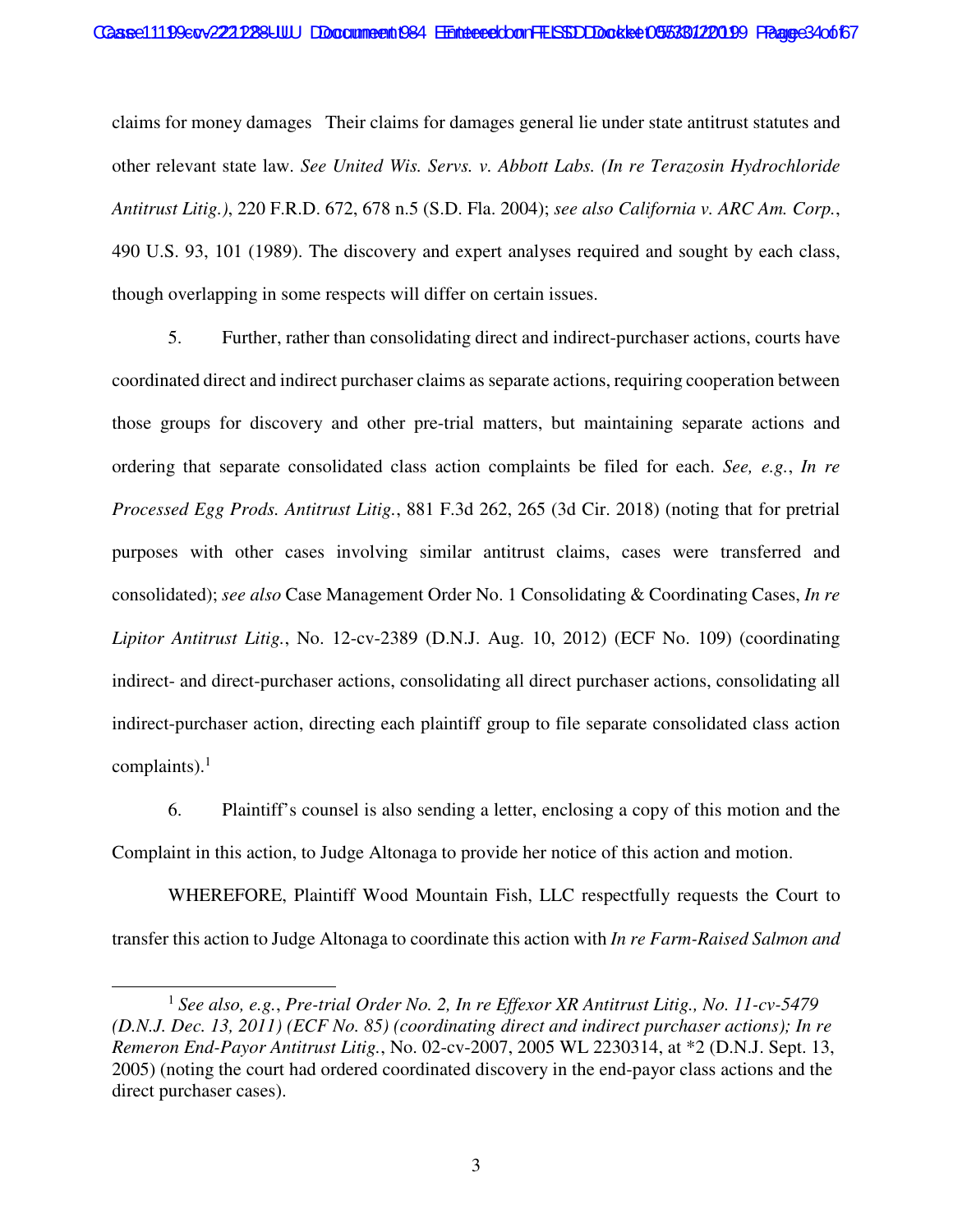*Salmon Products Litigation*, in Master File Docket No. 19-21551-CIV-ALTONAGA.

# Dated: May 30, 2019 **SHEPHERD, FINKLEMAN, MILLER & SHAH, LLP**

*/s/ Jayne A. Goldstein* 

Jayne A. Goldstein 1625 North Commerce Parkway, Suite 320 Fort Lauderdale, FL 33326 Tel: 954-515-0123 Fax: 866-300-7367 Email: jgoldstein@sfmslaw.com

#### **WOLF HALDENSTEIN ADLER FREEMAN & HERZ LLP**

Fred Taylor Isquith Thomas H. Burt Veronica Bosco 270 Madison Avenue New York, New York 10016 Tel: 212-545-4600 Fax: 212-545-4653 Email: isquith@whafh.com burt@whafh.com Bosco@whafh.com

## **LOCKRIDGE GRINDAL NAUEN P.L.L.P.**

Heidi M. Silton 100 Washington Avenue South, Suite 2200 Minneapolis, MN 55401-2159 Tel: 612-596-4092 Fax: 612-339-0981 Email: hmsilton@locklaw.com

## **PRITZKER LEVINE LLP**

Elizabeth C. Pritzker 180 Grand Avenue Oakland, CA 94612 Tel: 415-692-0772 Fax: 415-366-6110 ecp@pritzkerlevine.com

# **VITA LAW OFFICES P.C.**

Richard J. Vita 100 State Street, Suite 900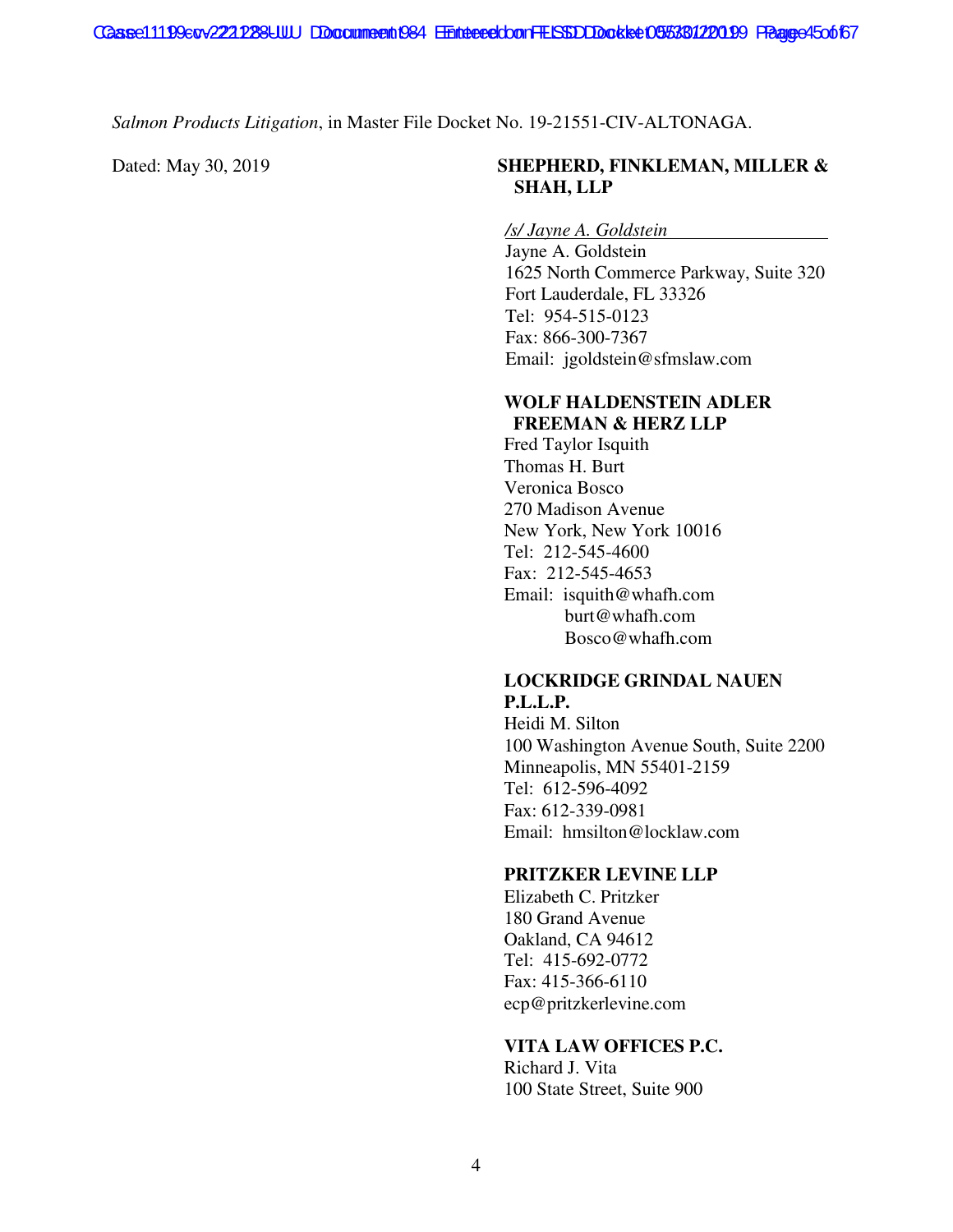Casse11199eov2221288-UUU DDocument 1984 Eintered oon FELSSD Docket 05/381220199 Fagge 5 6 of 167

Boston, MA 020109 Tel: 617-426-6566 Email: rjv@vitalaw.com

*Attorneys for Plaintiff, Wood Mountain Fish LLC*